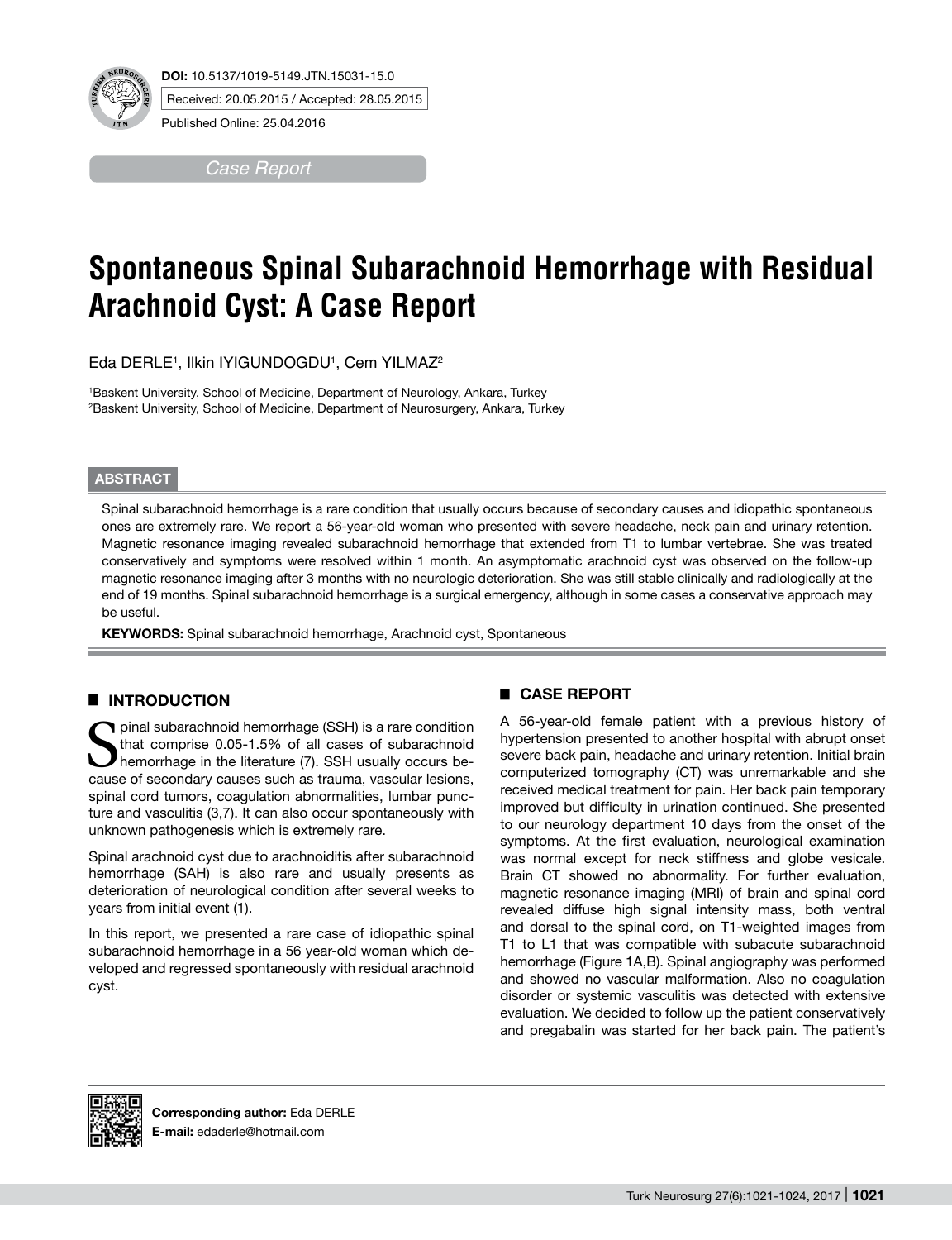symptoms recovered after conservative treatment except bladder dysfunction and she was discharged with urinary catheter after 7 days. She had no bladder or bowel dysfunction and her pain had relieved when she admitted 1 month later and follow-up MRI showed sequela hemorrhage between

T6 and T9 especially anterior of the spinal cord (Figure 2A). Follow-up MRI at the third month revealed cystic cavitation in the anterior subarachnoid space of T3-4, T5-6 and T8-9 and she had no additional neurological symptom (Figure 2B). She did not complain about any clinical symptoms for 8



**Figure 2**: Thoracic MRI (T1 and T2 weighted sagittal sequences). **A)** Sequel hemorrhage between T6-T9 especially anterior to the cord. **B)** Cystic cavitation in the anterior subarachnoid space of T3-4, T5-6 and T8-9 at the third month. **C)** Cystic expansion in the anterior subarachnoid area at the level of T3-4, T5-6 and T8-9 and indentations to the cord at the 8 month and **D)** no further changes at the 19 month.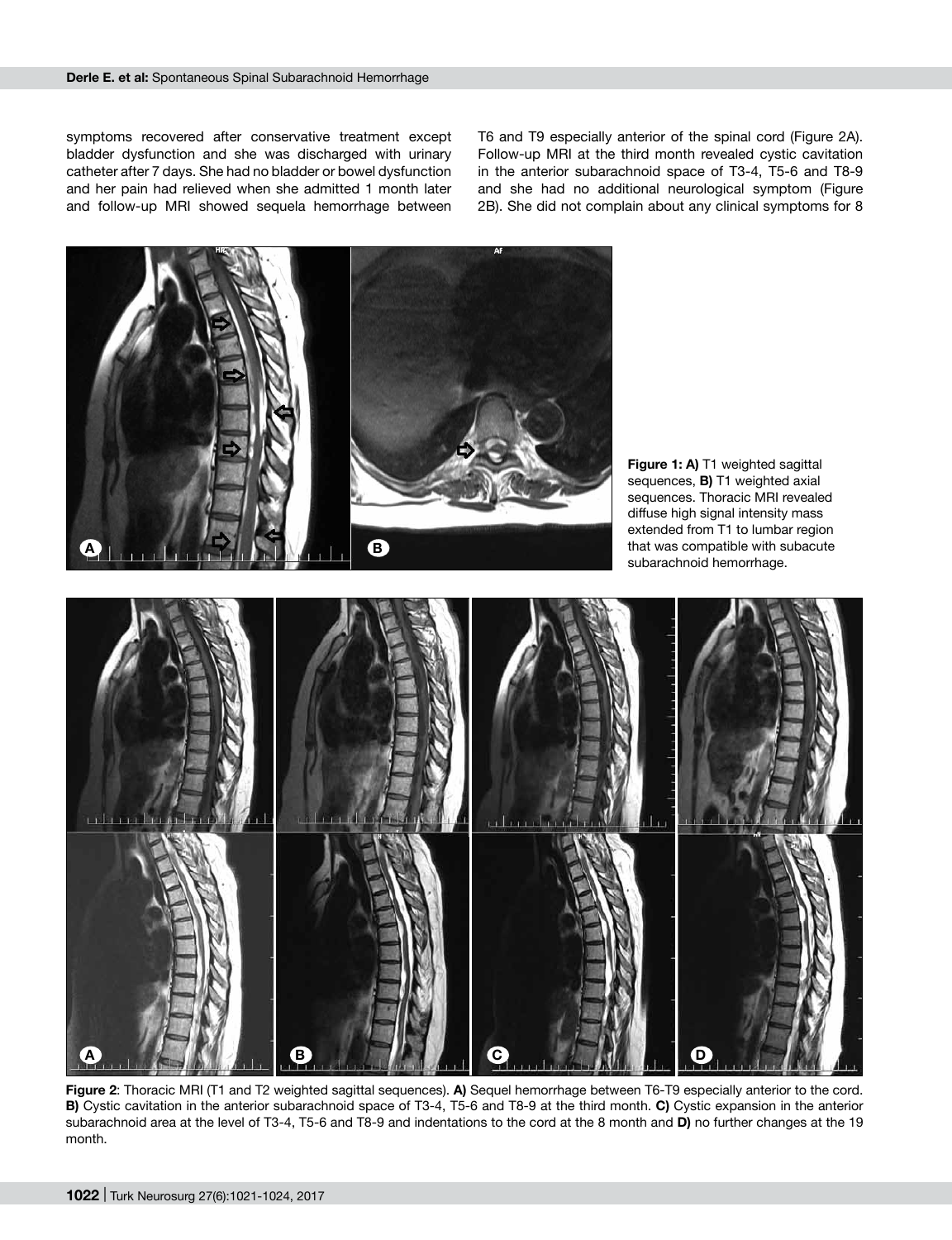months after initial diagnosis but MRI findings showed cystic expansion in the anterior subarachnoid area at the level of T3- 4, T5-6 and T8-9 and indentations to the spinal cord (Figure 2C). The view of the spinal cord was irregular and atrophic and after 19 months from initial examination. MRI and neurological examination were stable (Figure 2D).

## █ **DISCUSSION**

Spontaneous SSH is an extremely rare condition and to the best of our knowledge, there are less than 25 cases, including ours in the literature (3,10). Secondary cases caused by trauma, iatrogenic (lumbar puncture), vascular malformations, spinal tumors, coagulation or hematological pathologies are more frequent than spontaneous SSH (3). Our patient was diagnosed with spinal spontaneous hemorrhage since no radiological finding suggest vascular pathology or tumor and she had no evidence of coagulopathy. Moreover, she had no antecedent iatrogenic procedure. Domenicucci et al. collected 69 SSH cases between 1960-2003 and 12 of 69 (17.3%) cases were classified as spontaneous because no correlation was found with any of the causing factor (3). The underlying mechanisms or the origin of the bleeding responsible for the SSH have still not been established and presumed as the causes of bleeding are rupture of the arteries and radicular veins (3,7). Another suggested mechanism was the rupture of the valveless radiculomedullary veins that cross the subdural and subarachnoid space in case of a sudden increase of intraabdominal or intrathoracic pressure such as coughing (7,10).

SSH presents as severe back pain, headache, paraparesis, sensory or sphincter disturbance depends on the level of the lesion (2,10,13). Cerebral symptoms after SSH are common because of the migration of blood and it has been suggested that approximately 80% of patients have concomitant intracranial symptoms such as headache (70%) and mental changes (22%) (13). Moreover, especially lesions involving the upper cervical spine may present as intracranial subarachnoid hemorrhage (5,14).

MRI plays an important role for diagnosis and follow-up the extension of the hemorrhage and to detect the relationship between the hemorrhage and the spinal cord (9). However extra-arachnoid and subarachnoid spaces are so close that sometimes the diagnosis cannot be confirmed (12). CT is also useful, but not usually diagnostic in SSH (3,12). Also spinal angiography is necessary to rule out the underlying vascular disease (9). But in cases that emergency decompressive surgery is necessary, spinal MRI may also give information about probable vascular malformation (6,9).

SSH may cause spinal cord and nerve root compression and usually is considered as a surgical emergency (3,6). Surgical decompression is the main treatment in SSHs, but there are also few case reports that were conservatively treated (3,6,9,10). Komiyama et al. suggested that ventral type usually has a benign course and shows no neurological deficits and surgical decompression may be unnecessary for ventral SSHs (9). However the location of the hemorrhage is not the only factor in determining the treatment approaches. The decision

for surgery depends generally on the neurological deficit of the patient. In previous reports although the hemorrhage was located rather than ventral subarachnoid space, patients recovered without surgical decompression (6,11). Similar to those cases, our patient has both ventral and dorsal hemorrhage in the thoracic and lumbar spinal cord from T1 to L1, followed up without surgery and recovered by conservative management.

In follow-up period, in consecutive MRI of the spinal column, we also observed cystic changes without any deterioration in neurological examination. Arachnoid cyst development after SAH is also rare, and most of the reported cases are after cerebral SAH (1). Arachnoid cysts can be asymptomatic or can cause neurological deterioration (4,12). Surgical decompression and shunt placement are the most common procedures in the treatment (1). But conservative management is also recommended in some cases (4,8).

## █ **CONCLUSION**

Spinal subarachnoid hemorrhage is a rare lesion which is difficult to diagnose. Although there has been spontaneous recovery in several cases with conservative treatment or close follow-up, it is potentially dangerous and may have disastrous consequences, so SSH should always be considered in case of sudden back pain associated with severe headache.

#### █ **REFERENCES**

- 1. Basaran R, Kaksi M, Efendioglu M, Onoz M, Balkuv E, Kaner T: Spinal arachnoid cyst associated with arachnoiditis following subarachnoid haemorrhage in adult patients: A case report and literature review. Br J Neurosurg 29(2):285-289,2015
- 2. Bruce-Brand RA, Colleran GC, Broderick JM, Lui DF, Smith EM, Kavanagh EC, Poynton AR: Acute non-traumatic spinal intradural hematoma in a patient on warfarin. J Emerg Med 45: 695-697, 2013
- 3. Domenicucci M, Ramieri A, Paolini S, Russo N, Occhiogrosso G, Di Biasi C, Delfini R: Spinal subarachnoid hematomas: Our experience and literature review. Acta Neurochir (Wien) 147: 741-750; discussion 750, 2005
- 4. Ginanneschi F, Palma L, Rossi A: Arachnoid cyst and arachnoiditis following idiopathic spinal subarachnoid haemorrhage. Br J Neurosurg 22: 578-579, 2008
- 5. Gonzalez LF, Zabramski JM, Tabrizi P, Wallace RC, Massand MG, Spetzler RF: Spontaneous spinal subarachnoid hemorrhage secondary to spinal aneurysms: Diagnosis and treatment paradigm. Neurosurgery 57:1127-1131; discussion 1127-1131, 2005
- 6. Kim JS, Lee SH: Spontaneous spinal subarachnoid hemorrhage with spontaneous resolution. J Korean Neurosurg Soc 45: 253-255, 2009
- 7. Kim YH, Cho KT, Chung CK, Kim HJ: Idiopathic spontaneous spinal subarachnoid hemorrhage. Spinal Cord 42:545-547, 2004
- 8. Kok AJ, Verhagen WI, Bartels RH, van Dijk R, Prick MJ: Spinal arachnoiditis following subarachnoid haemorrhage: report of two cases and review of the literature. Acta Neurochir (Wien) 142: 795-798; discussion 798-799, 2000